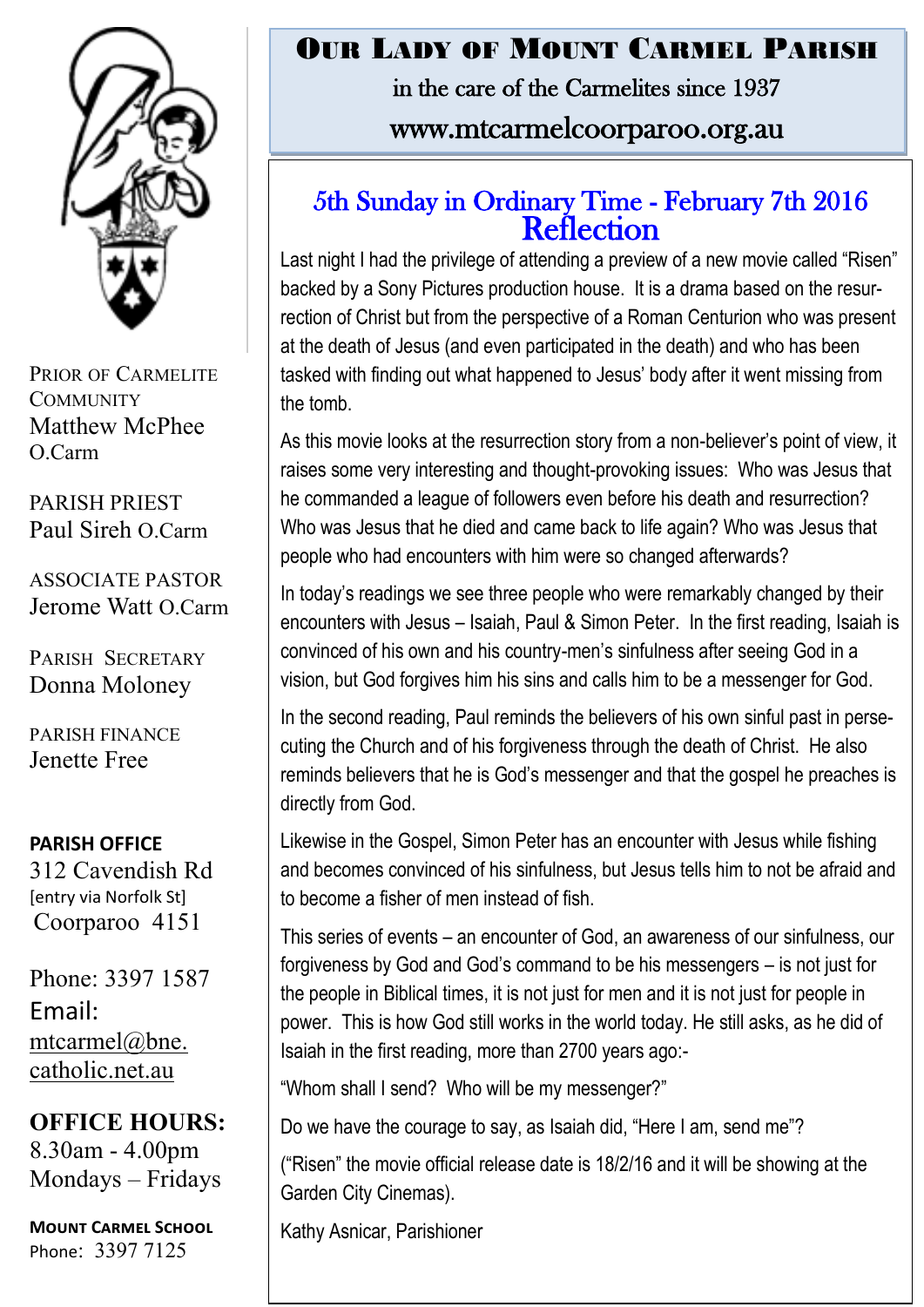## PARISH MASS TIMES

 Weekends: Saturday Vigil: 6pm Sunday: 8.30am & 5.30pm

Weekdays: Monday to Saturday 9am *The first Wednesday of each month, a Mass of Anointing is held at 10am. This replaces the 9am Mass.*

Reconciliation: Saturdays 9.30am – 10am Rosary: Mondays –after 9am Mass

# LENT—Project Compassion

*"***In a world where there is so much wealth, so many resources to feed everyone, it is unfathomable that there are so many hungry children". Pope Francis**

With the Lenten season beginning next week, it is timely to reflect on the power of compassion. So check out the many different things you can do to raise awareness and stand in solidarity with the world's poorest people.

**Your generous support of Project Compassion truly makes a difference.**

**There are Project Compassion boxes and envelopes available at the entrances to the church. Please collect one to take home. Follow on Twitter #ProjectCompassion** 

**www.caritas.org.au/donate/**

#### Next Sunday's Readings:

**Year C: 1st Sunday of Lent Deut 26:4-10; Rom 10:8:13 Gospel: Lk:4:1-13**

# Date Claimers **FEBRUARY**

**There will be a** 

**'Cup of Tea & Bikkies' after the 8:30am MASS, today Sunday 7th February. We invite you all to stay and enjoy a cuppa and chat!**

Thanks to Sophie and the ladies for hosting.

\_\_\_\_\_\_\_\_\_\_\_\_\_\_\_

## **Monday 8th**

The **Friends of Zumalai**  Fundraising Committee will hold their next meeting in the Community room at **7:30pm.**

New members are welcome.

# **Wednesday 10th** ASH WEDNESDAY

**\_\_\_\_\_\_\_\_\_\_\_\_\_\_\_\_\_\_**

Mass at **9am** and **7:30pm**

 $\overline{\phantom{a}}$  , where  $\overline{\phantom{a}}$ 

## **Thursday 18th**

**MT CARMEL** 

## **SENIORS SOCIAL CLUB AGM**

WILL BE HELD IN THE CARMEL COMMUNITY ROOM

#### **ON THURSDAY 18TH FEBRARY**

to start at 9.30AM, with morning tea to follow. \$5 annual subscription now due.

ALL MOST WELCOME.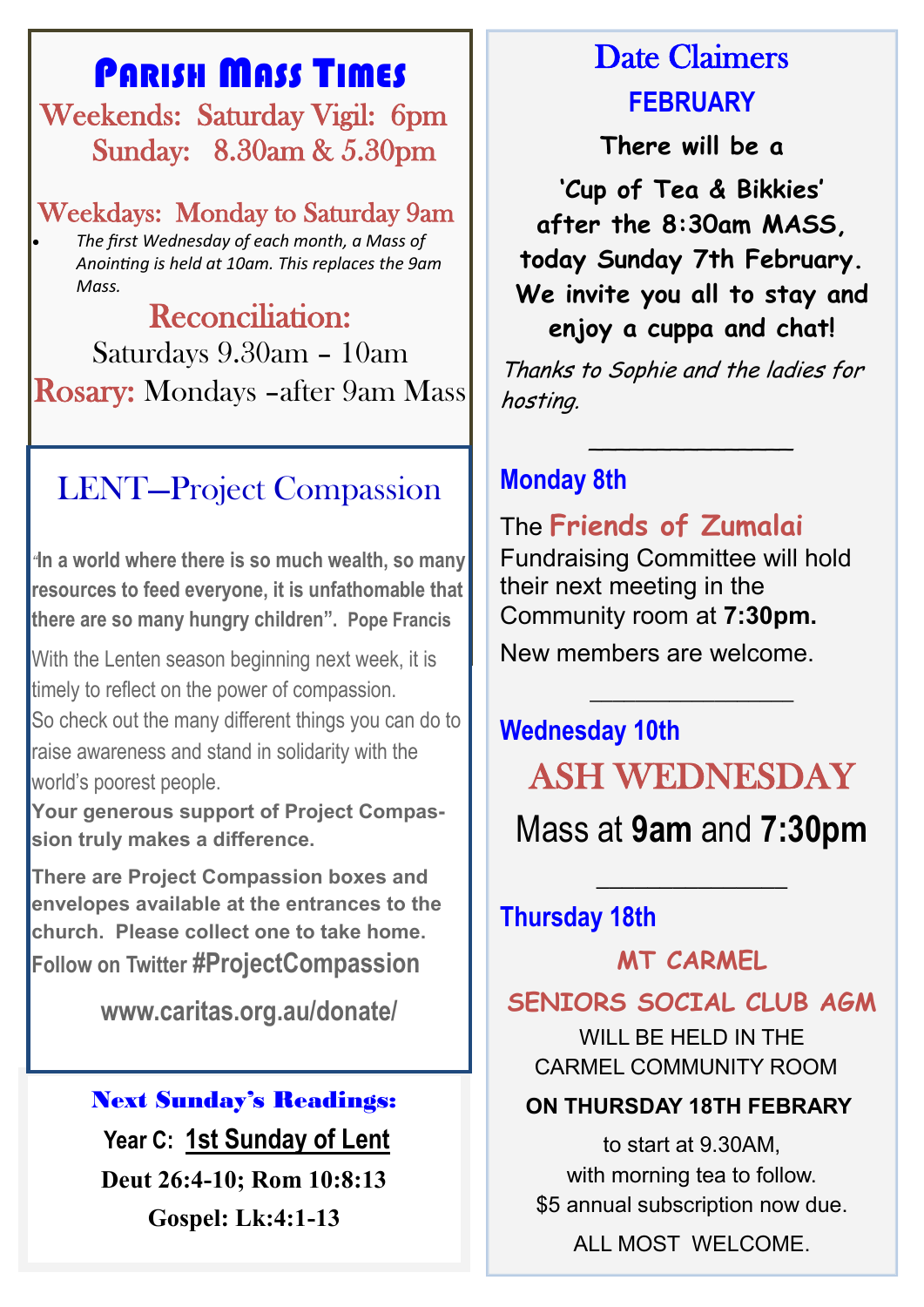Norfolk St, Coorparoo, 4151 ph. (07) 3397 7125 fax: (07) 3847 2792 ww **Enrolments for Prep at Our Lady of Mt Carmel- 2017** Enrolments are now being accepted at Our Lady of Mt Carmel for Prep in 2017. Enrolment forms can be downloaded from our website ( www.mtcarmelcoorparoo.qld.edu.au ) or collected from the school office. Our enrolment policies can be viewed at our website.

Interviews for places at Mt Carmel in 2017 will commence 21<sup>st</sup> March 2016 (last week of Term 1).

#### **Enrolment forms need to be submitted by the 18th March, 2016.**

**OUR LADY OF MT CARMEL** 

**PRAYER AND ACTION WE FOLLOT** 

The table below indicates age eligibility dates for Prep for 2017 enrolments. Please contact the schools should you have any further enquiries.

| Children born               | <b>Eligible for Prep Year in</b> |
|-----------------------------|----------------------------------|
| 1 July 2011 to 30 June 2012 | 2017                             |
| 1July 2012 to 30 June 2013  | 2018                             |

## CARMELITE COMMUNITY NEWS

\_\_\_\_\_\_\_\_\_\_\_\_\_\_\_\_\_\_\_\_\_\_\_\_\_\_\_\_\_\_\_\_\_\_\_\_\_\_\_\_\_\_\_\_\_\_\_\_\_\_\_\_\_\_\_\_\_\_\_\_\_\_\_\_\_\_\_\_\_\_\_\_\_\_\_\_\_\_

**Carmelite, Brother Sean Keefe, was awarded the OAM in the Australia Day Honours 2016 He is the first Carmelite in Australia to receive this award.**

**Br Sean, Chaplain at Whitefriars College, Donvale VIC, said he was 'surprised and honoured and a bit embarrassed' to receive the award for his services to the City of Manningham and his long-time involvement with the people of Timor-Leste. "I like to stay in the background," he said. "My most valuable resource is working with wonderful and generous friends."** 

**Br Sean has been raising awareness and funds for the people of East Timor since 2004.**

**Br Sean has previously been recognised for his services to the City of Manningham, receiving the Australia Day Citizen of the Year award in 2011. Congratulations Br Sean .**

 $\_$  , and the set of the set of the set of the set of the set of the set of the set of the set of the set of the set of the set of the set of the set of the set of the set of the set of the set of the set of the set of th

*Loss and Grief Program - Commencing on Wednesday 17th February, 5.30 for 6pm start at Hemmant. This is a peer support group for adults who have suffered a significant loss in their lives and may be struggling to cope and move on with life. It is a small group, the course is 6 sessions, run over 6 weeks. For information please contact : -*

*Annette Plummer 0418 997 017 or annette.plummer@forwardthinkingcounselling.net.au*

Rosary Bouquet in honour of Our Lady of Lourdes at 10.30am ; 11.30 Mass

*\_\_\_\_\_\_\_\_\_\_\_\_\_\_\_\_\_\_\_\_\_\_\_\_\_\_\_\_\_\_\_\_\_\_\_\_\_\_\_\_\_\_\_\_\_\_\_\_\_\_\_\_\_\_\_\_\_\_\_\_\_\_\_\_\_\_\_\_\_\_\_\_\_\_\_*

Saturday 13<sup>th</sup> February St Stephen's Cathedral Elizabeth Street Brisbane,